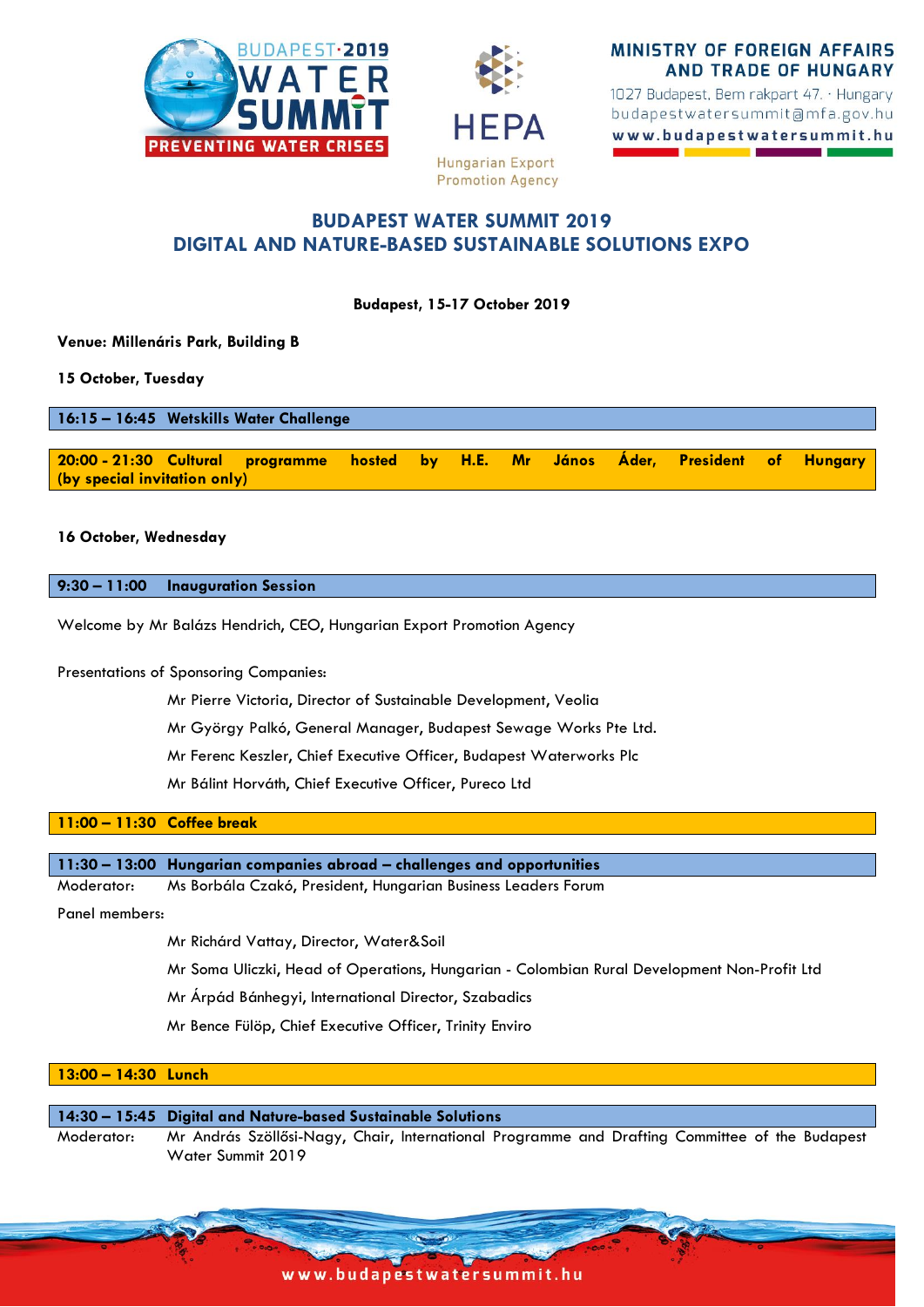



# MINISTRY OF FOREIGN AFFAIRS **AND TRADE OF HUNGARY**

1027 Budapest, Bem rakpart 47. · Hungary budapestwatersummit@mfa.gov.hu www.budapestwatersummit.hu

#### Panel members:

- Mr Péter Benedek, Chief Executive Officer, Blockchain Competence Center Mr Miklós Berzsenyi, Chief Executive Officer, Controlsoft Ltd
- Mr Márton Bálint, Chief Civil Engineer, Viziterv Environ Ltd
- Mr Attila Bodnár, Co-founder, Organica
- Mr Roy Arviv, Sales director, SUEZ Water Technologies

### **15:45 – 16:45 Financing and sustainable water management**

Moderator: Mr Szabó István Attila, Vice CEO, Hungarian Export-Import Bank Plc.

### Panel members:

Ms Wambui Gichuri, Director for Water Development and Sanitation, African Development Bank

Mr David Tyler, Water Sector Specialist, European Bank for Reconstruction and Development

Mr Nizar Zaied, Global Lead Water, Islamic Development Bank

Mr Elemér Eszter, President, Hungarian Private Equity and Venture Capital Association

|  |  |  | 16:45 - 18:00 Preventing water crises - issues of abundant, scarce and polluted waters |  |
|--|--|--|----------------------------------------------------------------------------------------|--|
|--|--|--|----------------------------------------------------------------------------------------|--|

Moderator: Mr János Tamás, Head of Department of Water and Environmental Management, University of Debrecen

#### Panel members:

Mr Gergely Hankó, Managing Director, Association of Environmental Enterprises, Hungary

Mr Csaba Ilcsik, Chief Executive Officer, WaterScope International Inc.

Mr Attila Törő, Creatiger Ltd

Mr József Veres, Head of Department, Upper-Tisza-District Water Directorate, Hungary

Mr Adrián Kiss, Chief Executice Officer, Hungarian Water Technology Corporation

### **18:30 – 21:00 Cultural programme**

## **17 October, Thursday**

| $9:30 - 11:00$ | Hungarian companies abroad II – challenges and opportunities       |  |
|----------------|--------------------------------------------------------------------|--|
| Moderator:     | Mr István Kenyeres, Founder and Chief Technology Officer, Biopolus |  |
| Panel members: |                                                                    |  |
|                | Mr Pál Kiss, Managing Director, Thermowatt Ltd                     |  |
|                | Ms Csilla Kopornyik, Business Development Manager, Tradeland Ltd   |  |
|                | Mr Balázs Varga, Export Sales Director, Pureco Ltd                 |  |
|                | Mr Gábor Lakner, Commercial Director, Hidrofilt Ltd                |  |



www.budapestwatersummit.hu